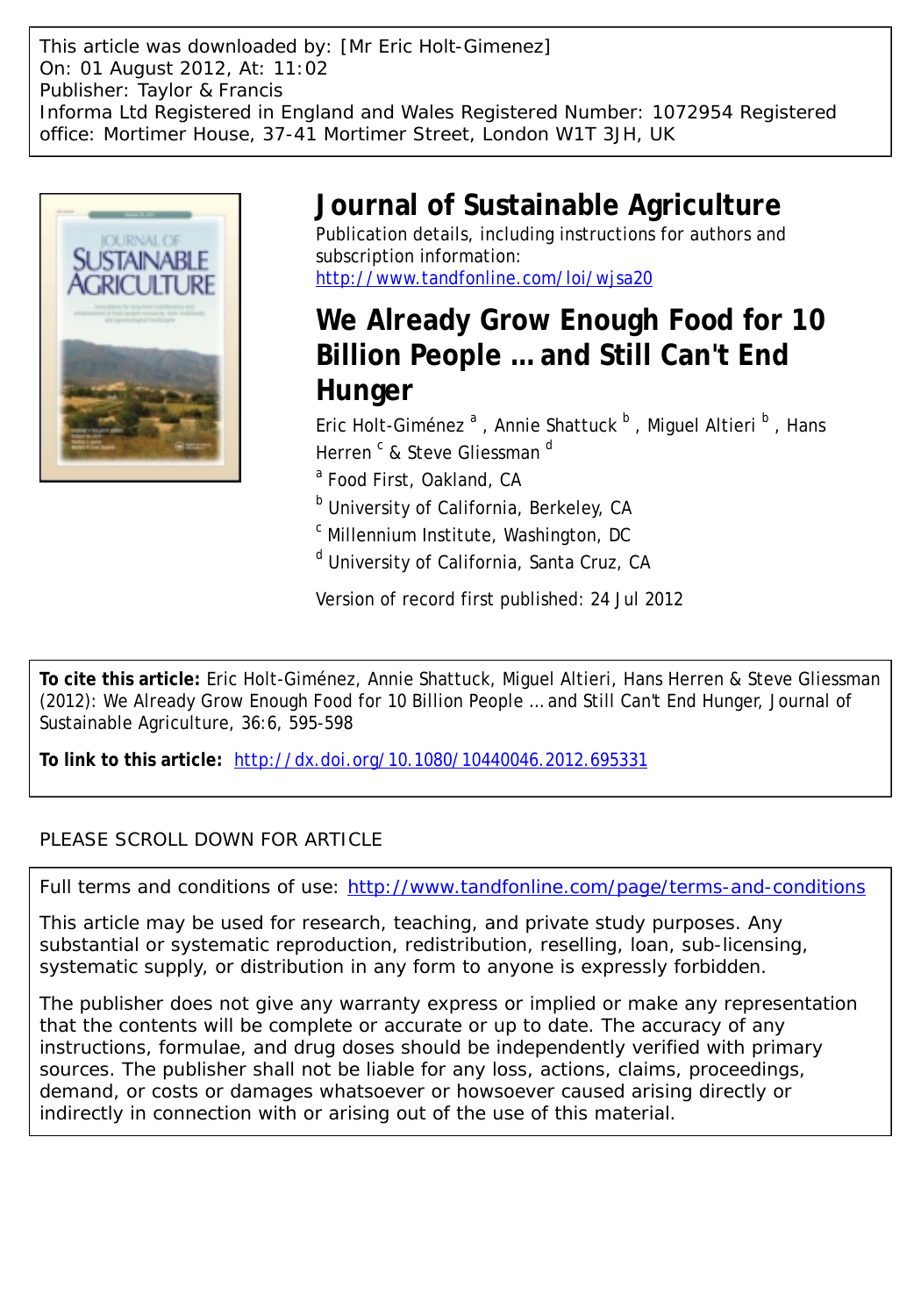

#### **EDITORIAL**

### **We Already Grow Enough Food for 10 Billion People** *...* **and Still Can't End Hunger**

A new a study from McGill University and the University of Minnesota published in the journal *Nature* compared organic and conventional yields from 66 studies and 316 trials (Seufert et al. 2012). Researchers found that organic systems on average yielded 25% less than conventional, chemical-intensive systems—although this was highly variable and context specific. Embracing the current conventional wisdom, authors argue for a combination of conventional and organic farming to meet "the twin challenge of feeding a growing population, with rising demand for meat and high-calorie diets, while simultaneously minimizing its global environmental impacts" (Seufert et al. 2012, 3).

Unfortunately, neither the study nor the conventional wisdom addresses the real cause of hunger.

Hunger is caused by poverty and inequality, not scarcity. For the past two decades, the rate of global food production has increased faster than the rate of global population growth. According to the Food and Agriculture Organization of the United Nations (2009a, 2009b) the world produces more than  $1\frac{1}{2}$  times enough food to feed everyone on the planet. That's already enough to feed 10 billion people, the world's 2050 projected population peak. But the people making less than \$2 a day—most of whom are resource-poor farmers cultivating un-viably small plots of land—cannot afford to buy this food.

In reality, the bulk of industrially produced grain crops (most yield reduction in the study was found in grains) goes to biofuels and confined animal feedlots rather than food for the one billion hungry. The call to double food production by 2050 only applies if we continue to prioritize the growing population of livestock and automobiles over hungry people.

Actually, what this new study does tell us is how much *smaller* the yield gap is between organic and conventional farming than what critics of organic agriculture have assumed. Smil's (2001) claim that organic farming requires twice the land base has become a conventional mantra. In fact, when we unpack the data from the *Nature* study, we find that for many crops and in many instances, the reported yield gap is minimal. With new advances in seed breeding for organic systems, and with the transition of commercial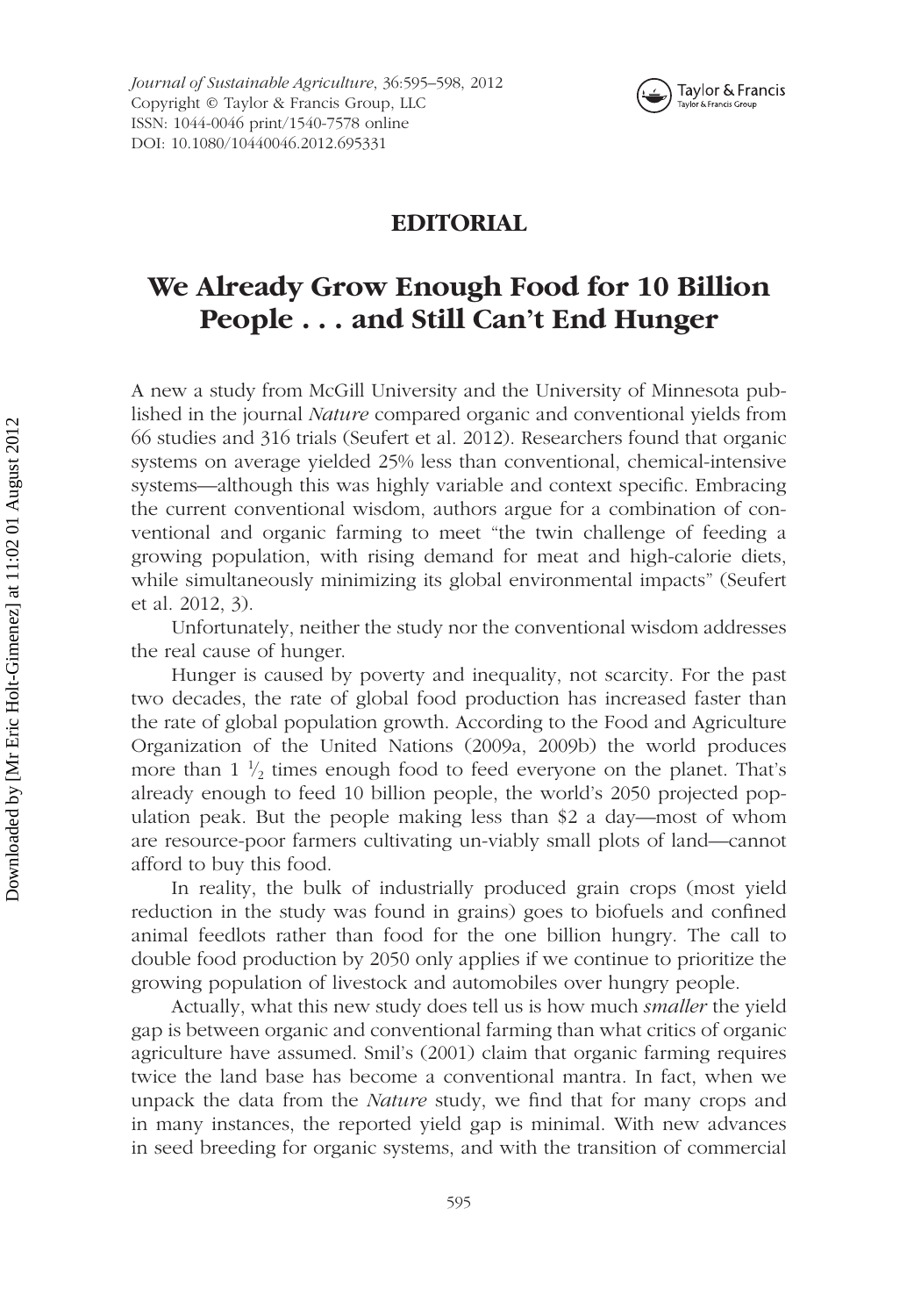organic farms to diversified farming systems that have long been shown to "over-yield" in comparison to monocultures, this yield gap will close even further (see Vandermeer 1989).

The longest running side-by-side study comparing conventional chemical agriculture with organic methods (over 30 years) found organic yields match conventional in good years and outperform them under drought conditions and environmental distress (Rodale Institute 2012)—a critical property as climate change increasingly serves up extreme weather conditions. A major study carried out in Africa by the United Nations Development Program concluded that organic methods lowered costs and provided more economic benefits to farming communities than conventional agriculture (Pretty et al. 2008). Moreover, farming like a diversified ecosystem renders a higher resistance to extreme climate events, which translates into lower vulnerability and higher long-term farm sustainability (Holt-Giménez 2002; Philipott et al. 2009; Rosset et al. 2011).

The *Nature* article examined yields in terms of tons per acre and did not address efficiency (i.e., yields per units of water or energy) nor environmental externalities (i.e., the environmental costs of production in terms of greenhouse gas emissions, soil erosion, biodiversity loss, etc.) and fails to mention that conventional agricultural research enjoyed 60 years of massive private and public sector support for crop genetic improvement, dwarfing funding for organic agriculture by 99 to 1.

The higher performance of conventional over organic methods may hold between what are essentially both mono-cultural commodity farms. This misleading comparison sets organic agriculture as a straw man to be knocked down by its conventional counterpart. But for the 1.5 billion subsistence farmers working small plots—producing around half the world's food—monocultures of any kind are unsustainable. Noncommercial polycultures are better for balancing diets, reducing risk, and thrive without agrochemicals. Agroecological methods that emphasize rich crop diversity in time and space conserve soils and water and have proven to produce the most rapid, recognizable and sustainable results among poor farmers (Altieri 2002). In areas in which soils have already been degraded by conventional agriculture's chemical "packages," agroecological methods can increase productivity by 100–300% (Bunch 1985; Natarajan and Willey 1996; Holt-Giménez 2006).

This is why the U.N. Special Rapporteur on the Right to Food released a report advocating for structural reforms and a shift to agroecology (De Schutter 2010). It is why the 400 experts commissioned for the fouryear International Assessment on Agriculture, Science and Knowledge for Development (IAASTD 2008) also concluded that agroecology and locally based food economies (rather than the global market) where the best strategies for combating poverty and hunger.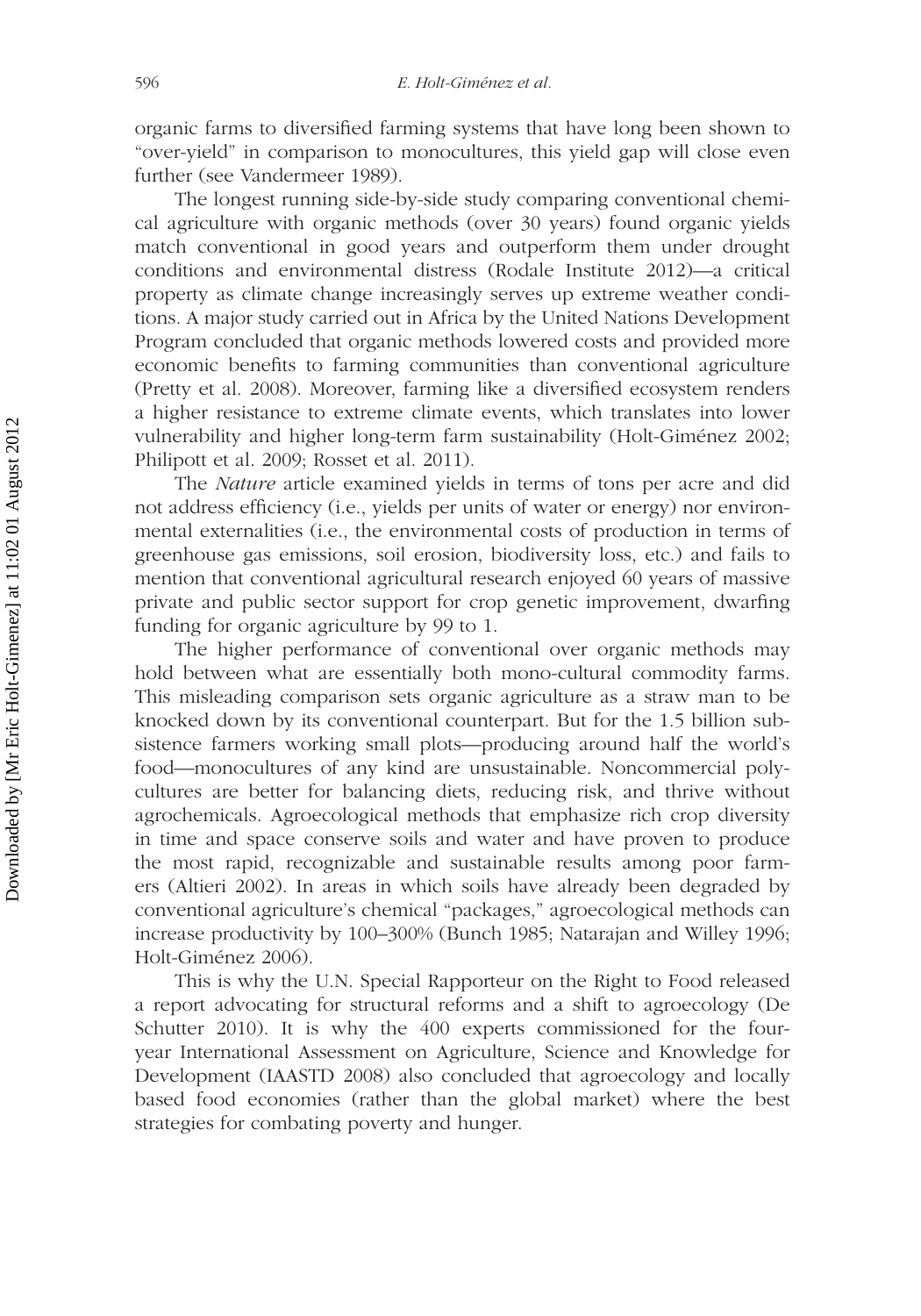*Editorial* 597

Raising productivity for resource-poor farmers is *one* piece of ending hunger, but how this is done—and whether these farmers can gain access to more land—will make a big difference in combating poverty and ensuring sustainable livelihoods. The conventional methods already employed for decades by poor farmers have a poor track record in this regard.

Can conventional agriculture provide the yields we need to feed 10 billion people by 2050? Given climate change, the answer is an unsustainable maybe. The more important question is, at what social and environmental cost? To end hunger we must end poverty and inequality. For this challenge, agroecological approaches and structural reforms that ensure that resource-poor farmers have the land and resources they need for sustainable livelihoods are the best way forward.

Eric Holt-Giménez, *Food First, Oakland, CA* Annie Shattuck, *University of California, Berkeley, CA* Miguel Altieri, *University of California, Berkeley, CA* Hans Herren, *Millennium Institute, Washington, DC* Steve Gliessman, *University of California, Santa Cruz, CA; JSA, Editor*

#### REFERENCES

- Altieri, M. A. 2002 Agroecology: the science for natural resource management for poor farmers living in marginal environments. *Agriculture, Ecosystems and Environment* 93: 1–24.
- Bunch, R. 1985. Two ears of corn: A Guide to people-centered agricultural improvement. Oklahoma City, OK: World Neighbors.
- De Schutter, O. 2010. Agroecology and the right to food. United Nations Office of the Special Rapporteur on the Right to Food. A*/*HRC*/*16*/*49. http://www.srfood. org/images/stories/pdf/officialreports/20110308\_a-hrc-16-49\_agroecology\_en. pdf (accessed March 24, 2012).
- Food and Agriculture Organization of the United Nations. 2009a. 1.02 billion hungry. Available from: http://www.fao.org/news/story/en/item/20568/icode/ (accessed 28 June 2010).
- Food and Agriculture Organization of the United Nations. 2009b. The state of food insecurity in the world. Rome, Italy: Economic and Social Development Department Food and Agriculture Organization of the United Nations.
- Holt-Giménez, E. 2002. Measuring farmers' agroecological resistance after Hurricane Mitch in Nicaragua: a case study in participatory, sustainable land management impact monitoring. *Agriculture, Ecosystems & Environment* 93: 87–105.
- Holt-Giménez, E. 2006. *Campesino a Campesino: Voices from Latin America's farmer to farmermovement for sustainable agriculture*. Oakland, CA: Food First Books.
- International Assessment of Agricultural Knowledge, Science and Technology for Development. 2008. IAASTD reports. http://www.agassessment.org/index. cfm?Page<sup>1</sup>/<sub>4</sub>IAASTD%20Reports&ItemID<sup>1</sup>/<sub>4</sub>2713 (accessed 16 October 2008).